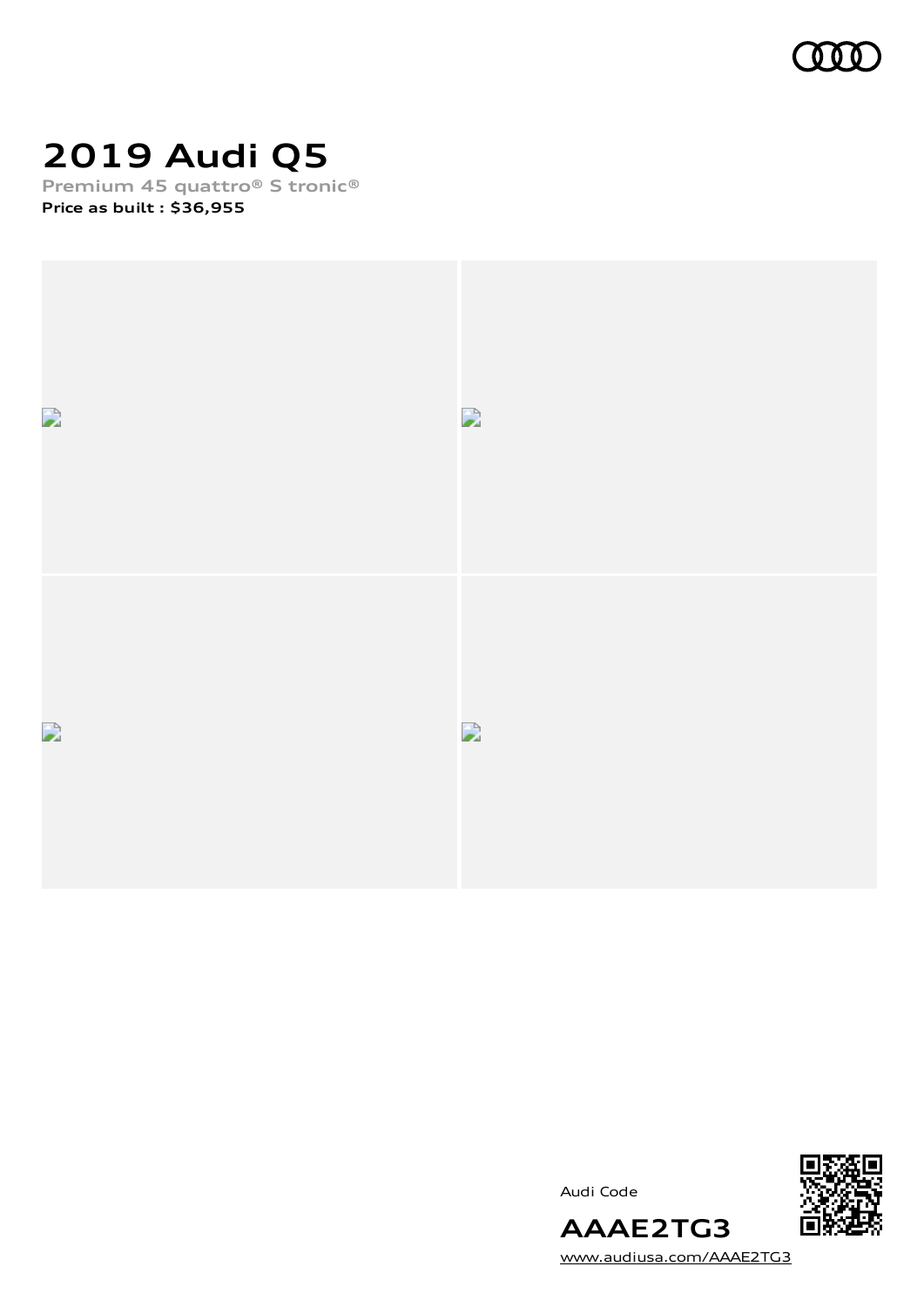### **Summary**

**Audi 2019 Audi Q5** Premium 45 quattro® S tronic®

**Price as buil[t](#page-10-0)** \$36,955

#### **Exterior colour**

Manhattan Gray metallic

### $\overline{\phantom{a}}$

#### **Further Information**

|                 | N٥           |
|-----------------|--------------|
| Mileage         | 30,197 miles |
| Type of vehicle | Used car     |

**Warranty**

#### **Interior colour**

| Seats     | Black |
|-----------|-------|
| Dashboard | Black |
| Carpet    | Black |
| Headliner | Gray  |

#### **Audi Code** AAAE2TG3

**Your configuration on www.audiusa.com** [www.audiusa.com/AAAE2TG3](https://www.audiusa.com/AAAE2TG3)

**Commission number** 921d6b990a0e09af0e67

#### **Technical Specifications**

| Engine type                  | 2.0-liter four-cylinder                       |
|------------------------------|-----------------------------------------------|
| stroke                       | Displacement/Bore and 1,984/82.5 x 92.8 cc/mm |
| Torque                       | 273 @ 1,600 - 4,500 lb-ft@rpm                 |
| Top track speed              | 130 mph mph $1$                               |
| Acceleration (0 - 60<br>mph) | 5.9 seconds seconds                           |
| Recommended fuel             | Premium                                       |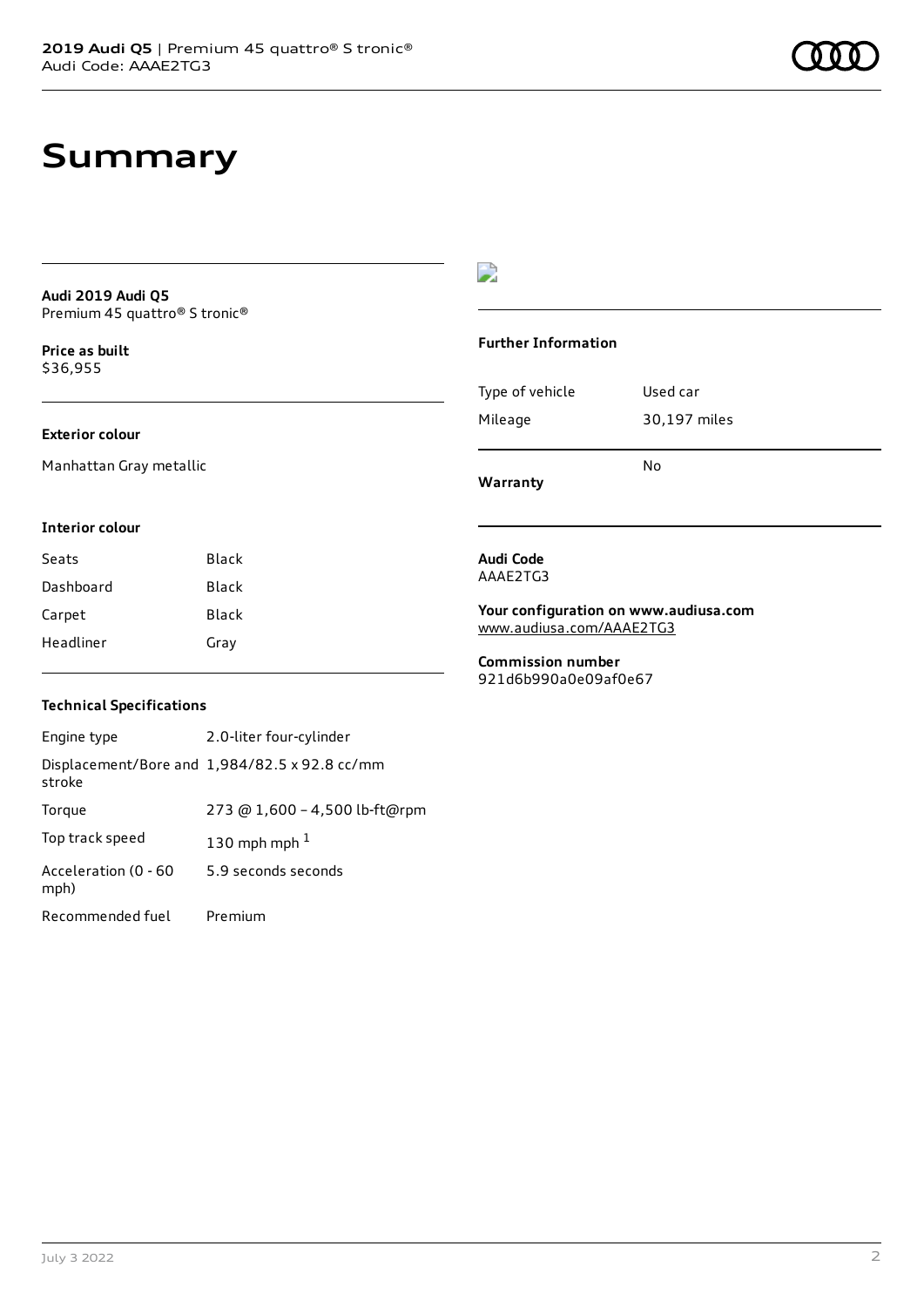# **Equipment**

Manhattan Gray metallic

Audi advanced key-keyless start, stop and entry

Power-adjustable, auto-dimming, power-folding, heated exterior side mirrors with memory

Convenience package

Panoramic sunroof

Audi pre sense® rear

Audi side assist

SiriusXM® Satellite Radio

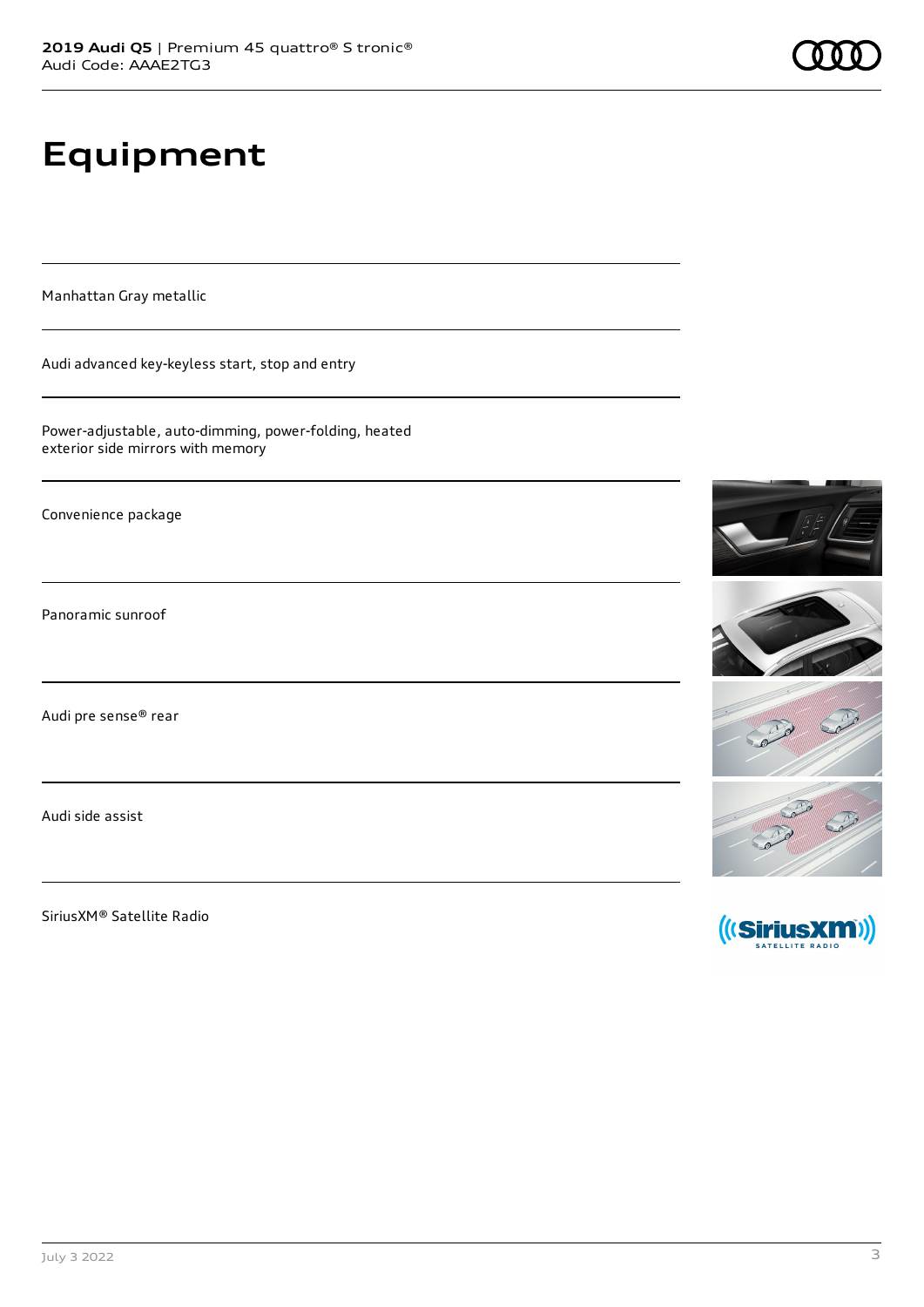| 4UB | Driver and front passenger airbags                               |
|-----|------------------------------------------------------------------|
| UH1 | Electromechanical parking brake                                  |
| 8T2 | Cruise control with coast, resume and<br>accelerate features     |
| VC2 | Garage door opener (HomeLink®)                                   |
| 4H5 | Electronic child locks                                           |
| OZ7 | Electromechanical power steering                                 |
| 7K6 | Tire-pressure monitoring system                                  |
| 4X3 | Front thorax side airbags and Sideguard®<br>head curtain airbags |
| 3B7 | Lower Anchors and Tethers for Children<br>(LATCH) in rear seats  |
|     |                                                                  |

#### **Exterior**

| 1D8             | Provision for towing bracket                             |
|-----------------|----------------------------------------------------------|
| 1S1             | Car jack                                                 |
| 1 B A           | Dynamic suspension system                                |
| 3S1             | Aluminum roof rails                                      |
| 5]1             | Adaptive rear spoiler                                    |
| 8IH             | Xenon plus headlights with LED daytime<br>running lights |
| HX <sub>2</sub> | 18" 235/60 all-season tires                              |
| 8SP             | LED taillights with dynamic turn signals                 |
| VW1             | Rear privacy glass                                       |
| 4ZB             | Aluminum trim around exterior windows                    |
| 40R             | 18" 5-double-spoke-dynamic design wheels                 |

| <b>Interior</b> |                                                                                     |
|-----------------|-------------------------------------------------------------------------------------|
| QE1             | Storage package                                                                     |
| 4M3             | Four beverage holders                                                               |
| 7M <sub>0</sub> | Plastic door sill inlays                                                            |
| 6N)             | Cloth headliner                                                                     |
| <b>9AO</b>      | Three-zone automatic climate control                                                |
| 4L7             | Auto-dimming interior rear view mirror with<br>digital compass                      |
| QQ1             | LED interior lighting package                                                       |
| 1XW             | Three-spoke multifunction steering wheel                                            |
| 7F9             | Leather-wrapped gear selector                                                       |
| 4E7             | Power tailgate                                                                      |
| 5XF             | Driver and front-passenger extendable sun<br>visors with illuminated vanity mirrors |
| 3NS             | Sliding, split folding 40/20/40 rear<br>seatbacks with adjustable recline           |
| 7HA             | Without extended leather package                                                    |
| N1F             | Leather seating surfaces                                                            |
| 4A3             | <b>Heated front seats</b>                                                           |
| 5MG             | Dark Brown Walnut Wood inlays                                                       |

| <b>Infotainment and Driver Assistance</b> |                                                   |  |
|-------------------------------------------|---------------------------------------------------|--|
| 6K9                                       | Audi pre sense® basic and Audi pre sense®<br>city |  |
| 2H1                                       | Audi drive select                                 |  |
| IW3                                       | Audi connect CARE assistance and security         |  |

services

UI2 Audi smartphone interface including Apple CarPlay™ and Google™ Android Auto™ for compatible devices

### **(1/2)**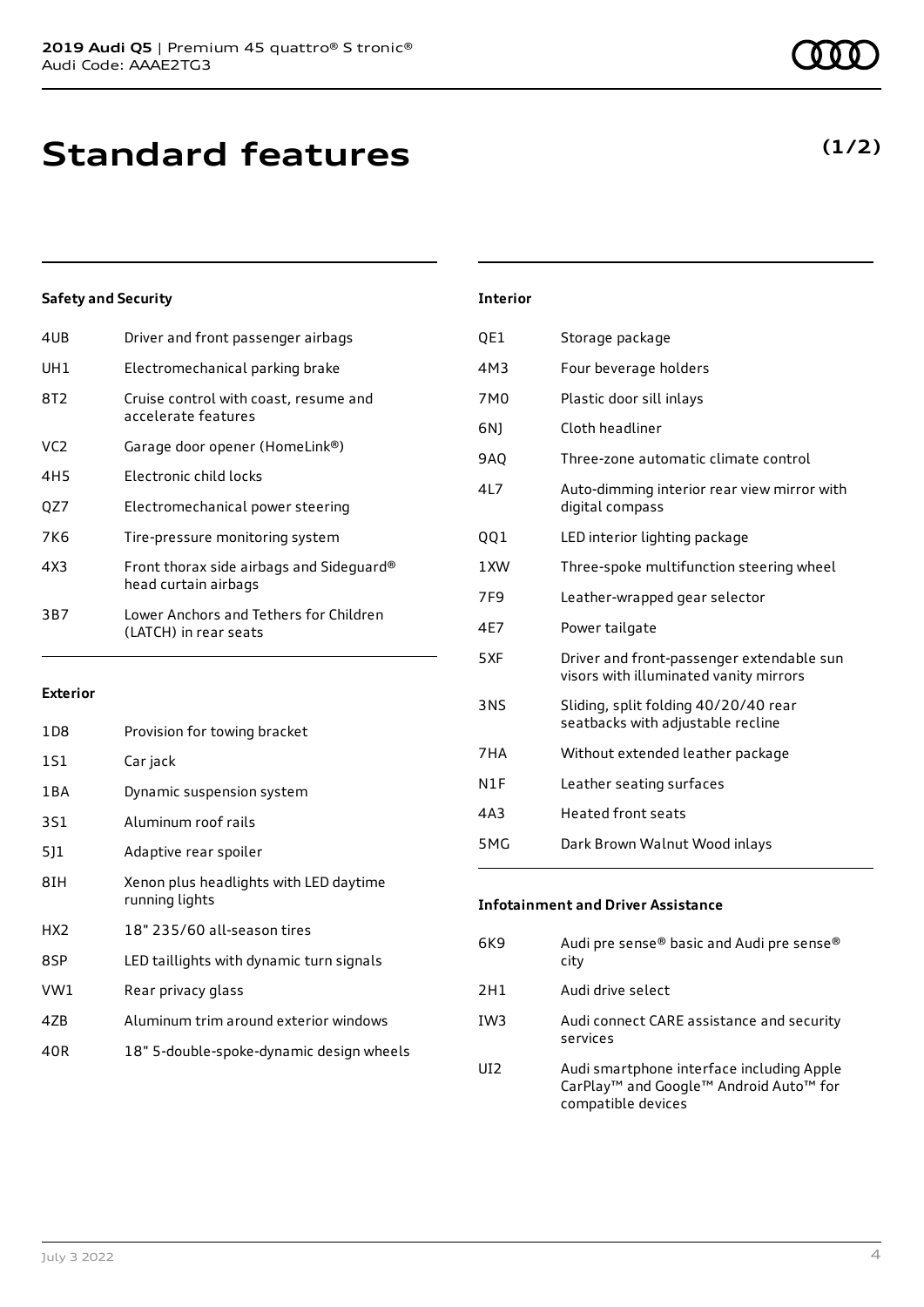### **Standard features**

#### **Infotainment and Driver Assistance**

| KA2 | Rear view camera                                                                 |
|-----|----------------------------------------------------------------------------------|
| 9VD | Audi sound system                                                                |
| 9S7 | Color driver information system                                                  |
| 7UH | Connectivity package                                                             |
| I8S | MMI® radio                                                                       |
| 9ZX | BLUETOOTH <sup>®</sup> wireless technology<br>preparation for compatible devices |

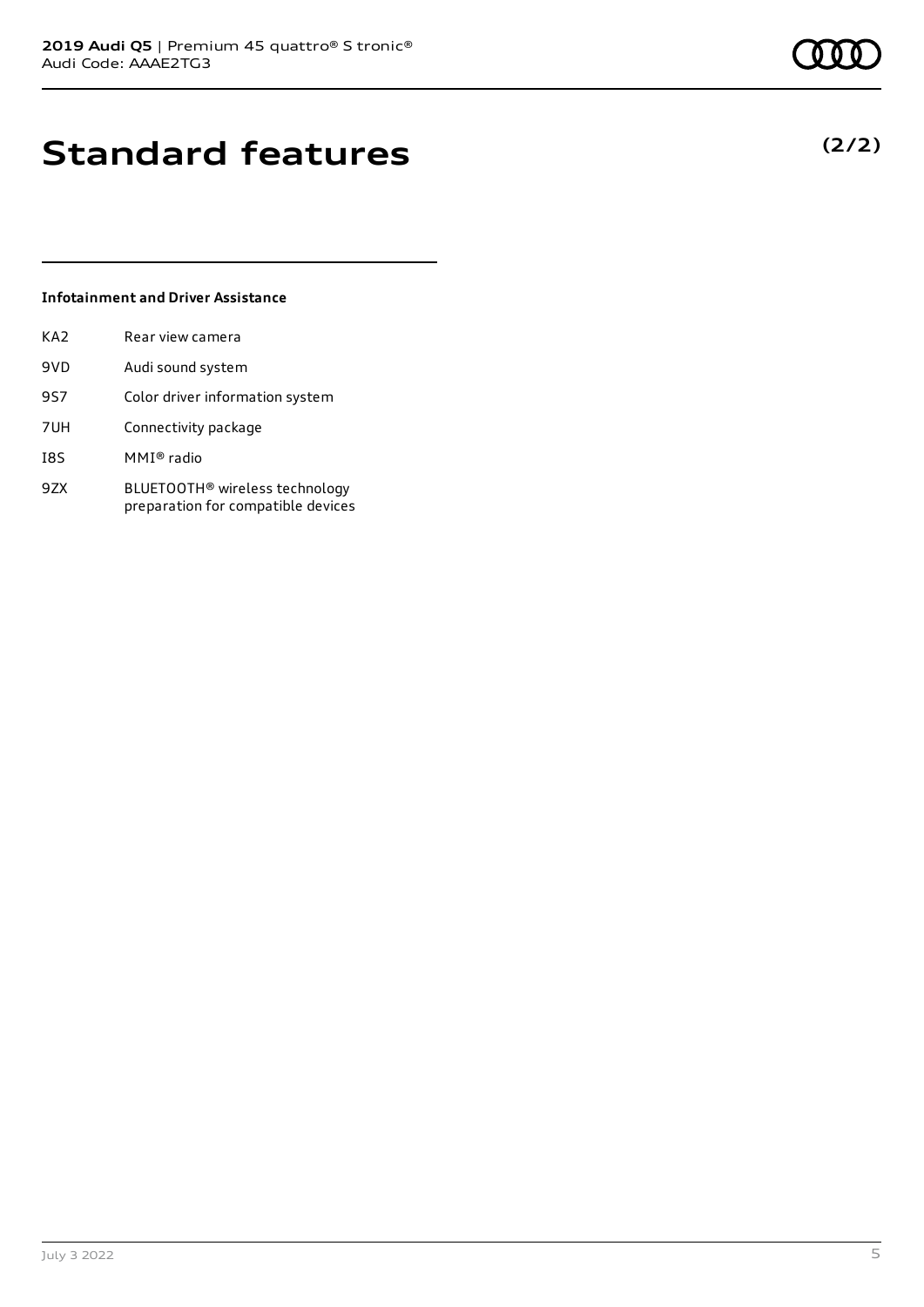### **Dealer remarks**

Text K2048868 to 96300 We have the best prices on all Audi models..Recent Arrival! \*\*AUDI CERTIFIED\*\* 2019 Audi Q5 2.0T Premium Manhattan Gray Metallic 22/27 City/Highway MPG Leather.

Awards:

\* 2019 KBB.com 10 Best Luxury SUVs \* 2019 KBB.com Best Buy Awards

At Cherry Hill Imports you can buy and finance with confidence. We will provide you with an excellent buying experience you will brag to your friends about. We buy cars, all years makes and models.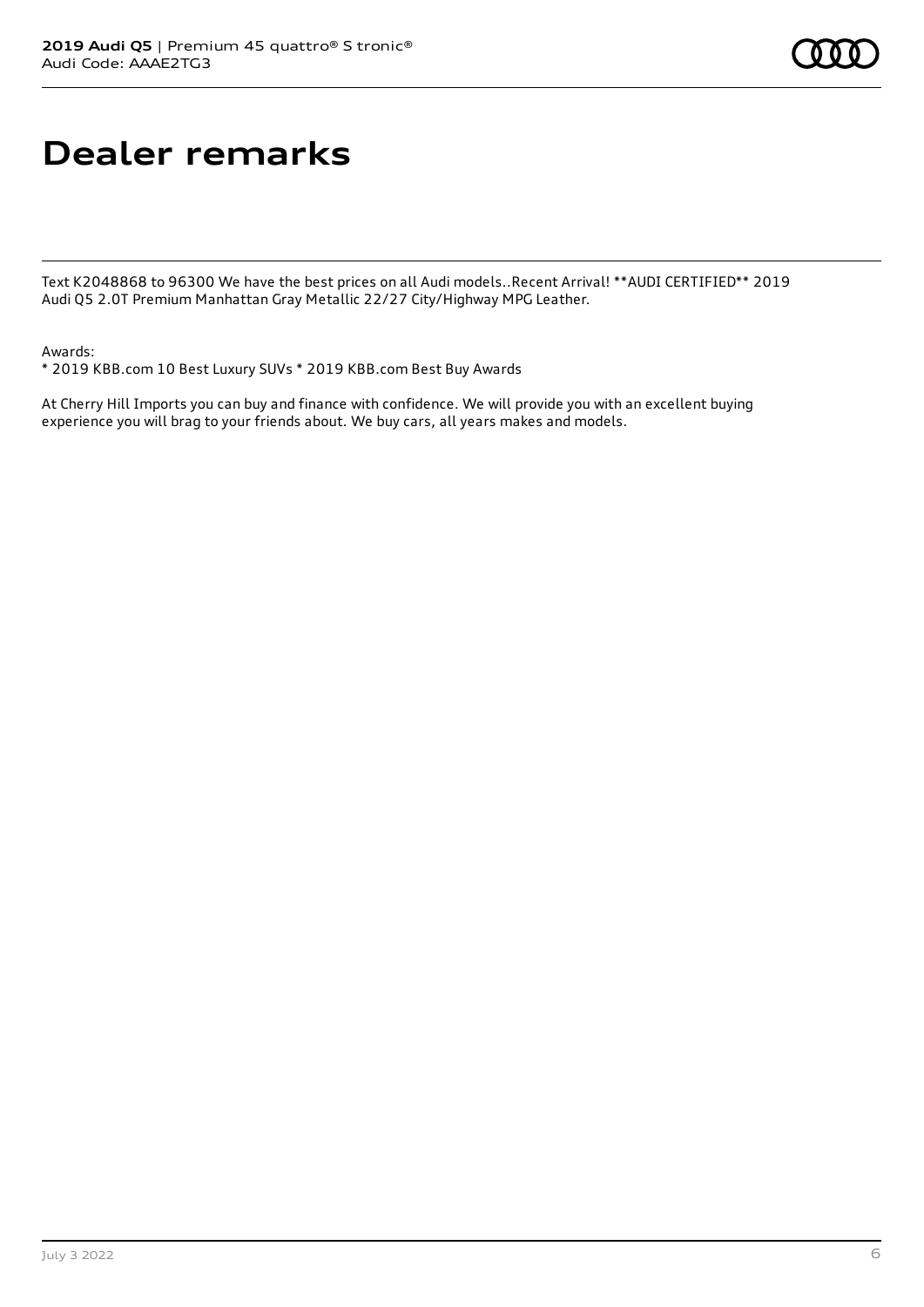### **Technical Specifications**

#### **Engineering | Performance**

| Engine type                                 | 2.0-liter four-cylinder                       |
|---------------------------------------------|-----------------------------------------------|
| Power Level                                 | 45                                            |
| Horsepower                                  | 248 @ 5,000 - 6,000 @ rpm                     |
| Towing capacity                             | 4,400-lb maximum towing capacity<br>lb        |
| Torque                                      | 273 @ 1,600 - 4,500 lb-ft@rpm                 |
| Valvetrain                                  | 16-valve DOHC with Audi valvelift<br>system   |
| Acceleration (0 - 60<br>mph)                | 5.9 seconds seconds                           |
| Engine block                                | Cast-iron                                     |
| Induction/fuel injection Turbocharged/TFSI® |                                               |
| Cylinder head                               | Aluminum-alloy                                |
| stroke                                      | Displacement/Bore and 1,984/82.5 x 92.8 cc/mm |
| Top track speed <sup>1</sup>                | 130 mph mph                                   |

#### **Electrical system**

| Alternator | 110-150 A   |
|------------|-------------|
| Battery    | 420 A/75 Ah |

#### **Transmission | Drivetrain**

| Gear ratios: 6th         | 0.508:1                                                                                                                                                   |
|--------------------------|-----------------------------------------------------------------------------------------------------------------------------------------------------------|
| Gear ratios: Final Drive | 5.302:1                                                                                                                                                   |
| Gear ratios: 7th         | 0.386:1                                                                                                                                                   |
| Gear ratios: 4th         | 1.057:1                                                                                                                                                   |
| Transmission             | Seven-speed S tronic <sup>®</sup> dual-clutch<br>automatic transmission and<br>quattro <sup>®</sup> all-wheel drive with ultra <sup>®</sup><br>technology |
| Gear ratios: 2nd         | 2.190:1                                                                                                                                                   |
| Gear ratios: 3rd         | 1.517:1                                                                                                                                                   |
| Gear ratios: Reverse     | 2.750:1                                                                                                                                                   |
| Gear ratios: 1st         | 3.188:1                                                                                                                                                   |

#### **Steering**

| Steering type                              | Electromechanical power steering<br>system |  |
|--------------------------------------------|--------------------------------------------|--|
| Turning diameter, curb- 38.4 ft<br>to-curb |                                            |  |
| Steering ratio                             | 15.8:1                                     |  |
| <b>Suspension</b>                          |                                            |  |
| Front axle                                 | Five-link front suspension                 |  |

#### **Brakes**

| Front brakes | 13.3 (ventilated disc) in |
|--------------|---------------------------|
| Rear brakes  | 13.0 (ventilated disc) in |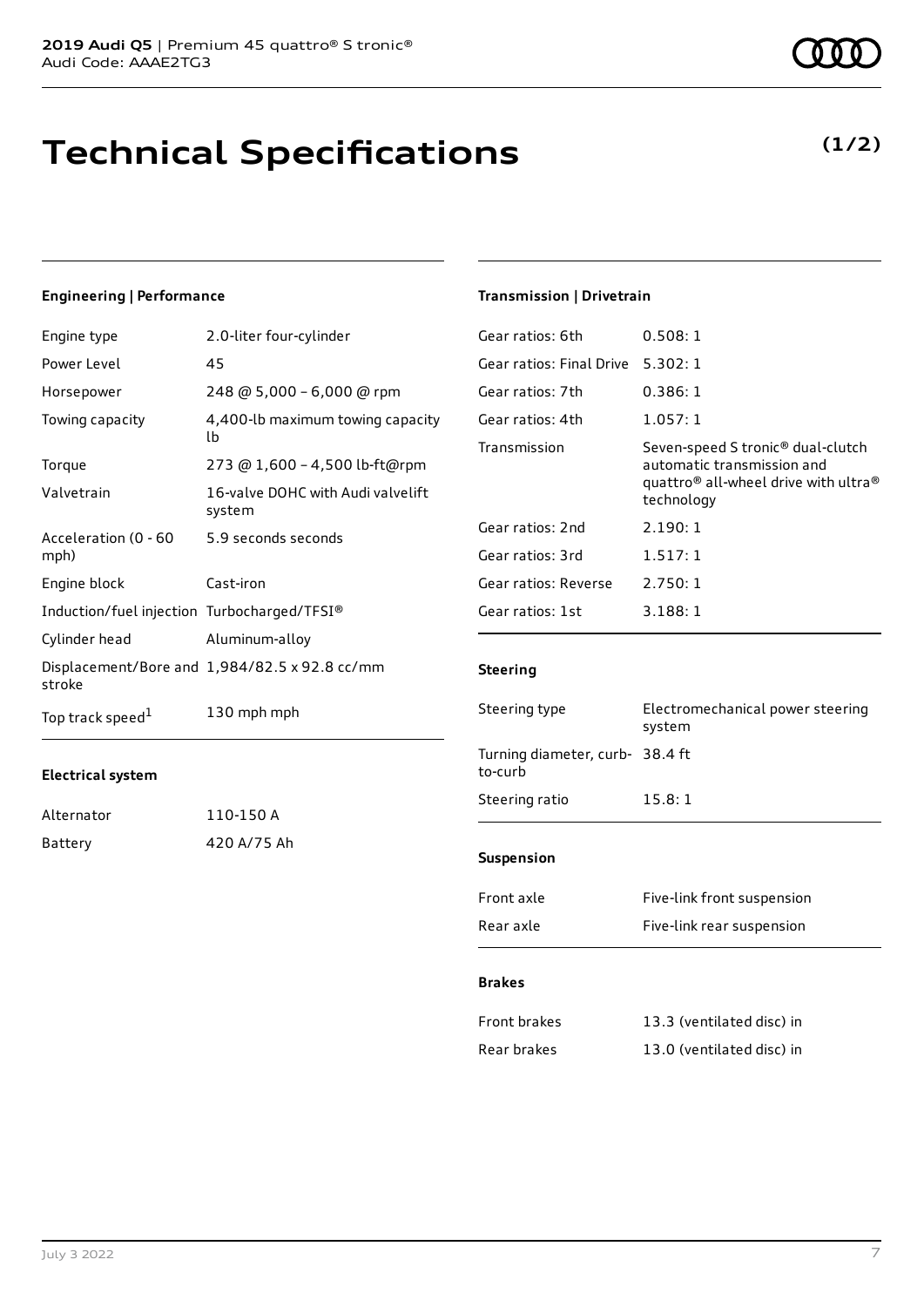### **Technical Specifications**

#### **Body**

| Material                      | Multi-material body construction<br>(steel and aluminum composition) |  |  |  |
|-------------------------------|----------------------------------------------------------------------|--|--|--|
| <b>Warranty   Maintenance</b> |                                                                      |  |  |  |

| Warranty    | 4-year/50,000-mile Audi New<br>Vehicle Limited Warranty                                   |
|-------------|-------------------------------------------------------------------------------------------|
| Maintenance | 12-month/10,000-mile (whichever<br>occurs first) NO CHARGE first<br>scheduled maintenance |

#### **Exterior Measurements**

| Height                           | 65.3 in  |
|----------------------------------|----------|
| Overall width without<br>mirrors | 74.5 in  |
| Length                           | 183.6 in |
| Wheelbase                        | 111.0 in |
| Drag coefficient                 | 0.32 Cw  |
| Overall width with<br>mirrors    | 84.3 in  |
| Track rear                       | 63.3 in  |
| Track front                      | 63.6 in  |
| Curb weight                      | 4,045 lb |
| Ground clearance,<br>loaded      | 8.2 in   |

#### **Interior measurements**

| Seating capacity                          | 5                      |
|-------------------------------------------|------------------------|
| Shoulder room, rear                       | 56.5 in                |
| Head room with front<br>sunroof           | 40.2 in                |
| Leg room, rear                            | 37.8 in                |
| Shoulder room, front                      | 57.7 in                |
| Head room with rear<br>sunroof            | 37.7 in                |
| Head room, rear                           | 39.3 in                |
| Leg room, front                           | 41.0 in                |
| Head room, front                          | 41.7 in                |
| Cargo volume, rear<br>seatbacks up/folded | 25.1/53.1 cu ft, cu ft |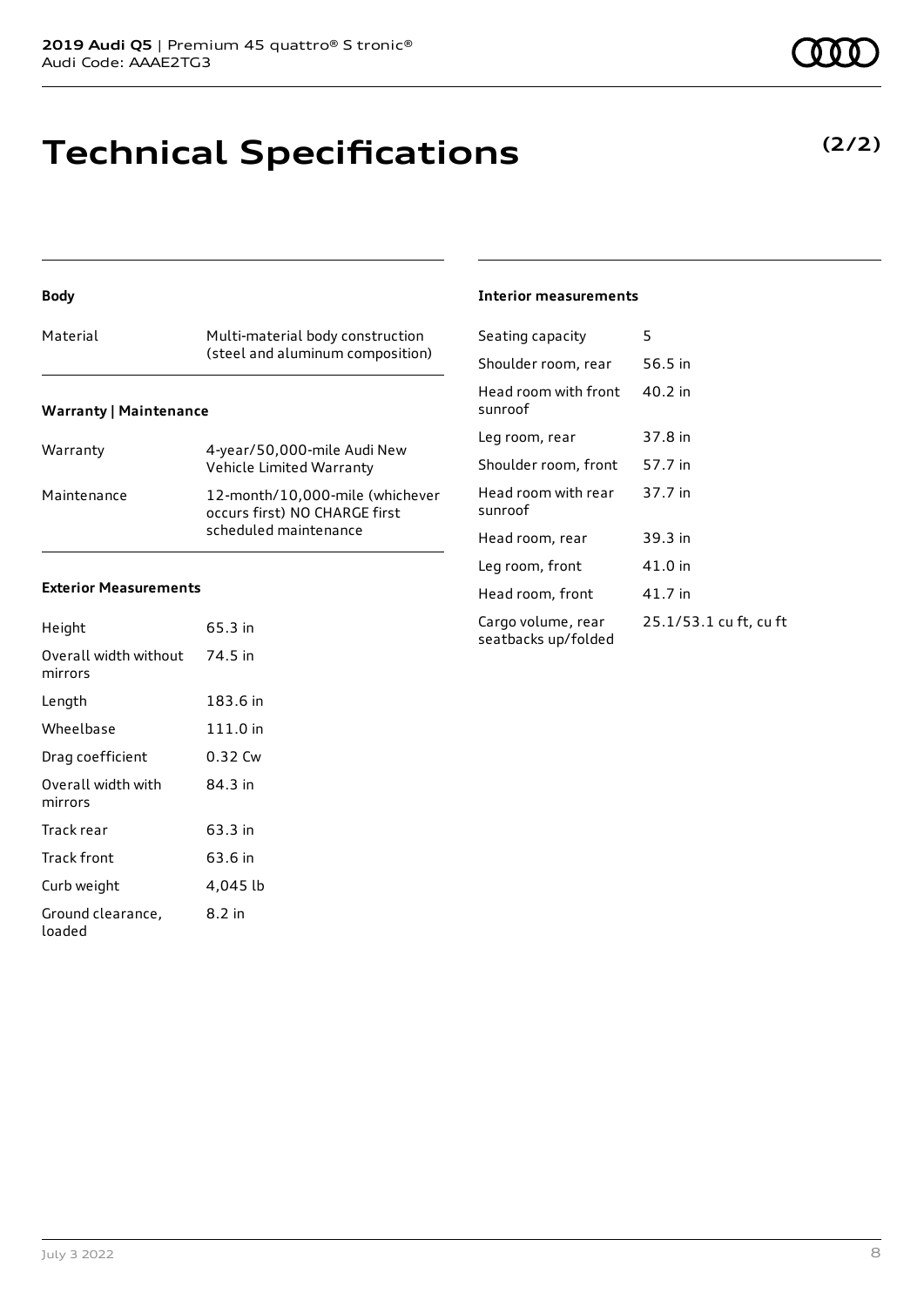### **Consumption- and emission**

#### **Consumption by NEDC**

| urban       | 22 mpg |
|-------------|--------|
| extra-urban | 27 mpg |
| combined    | 24 mpg |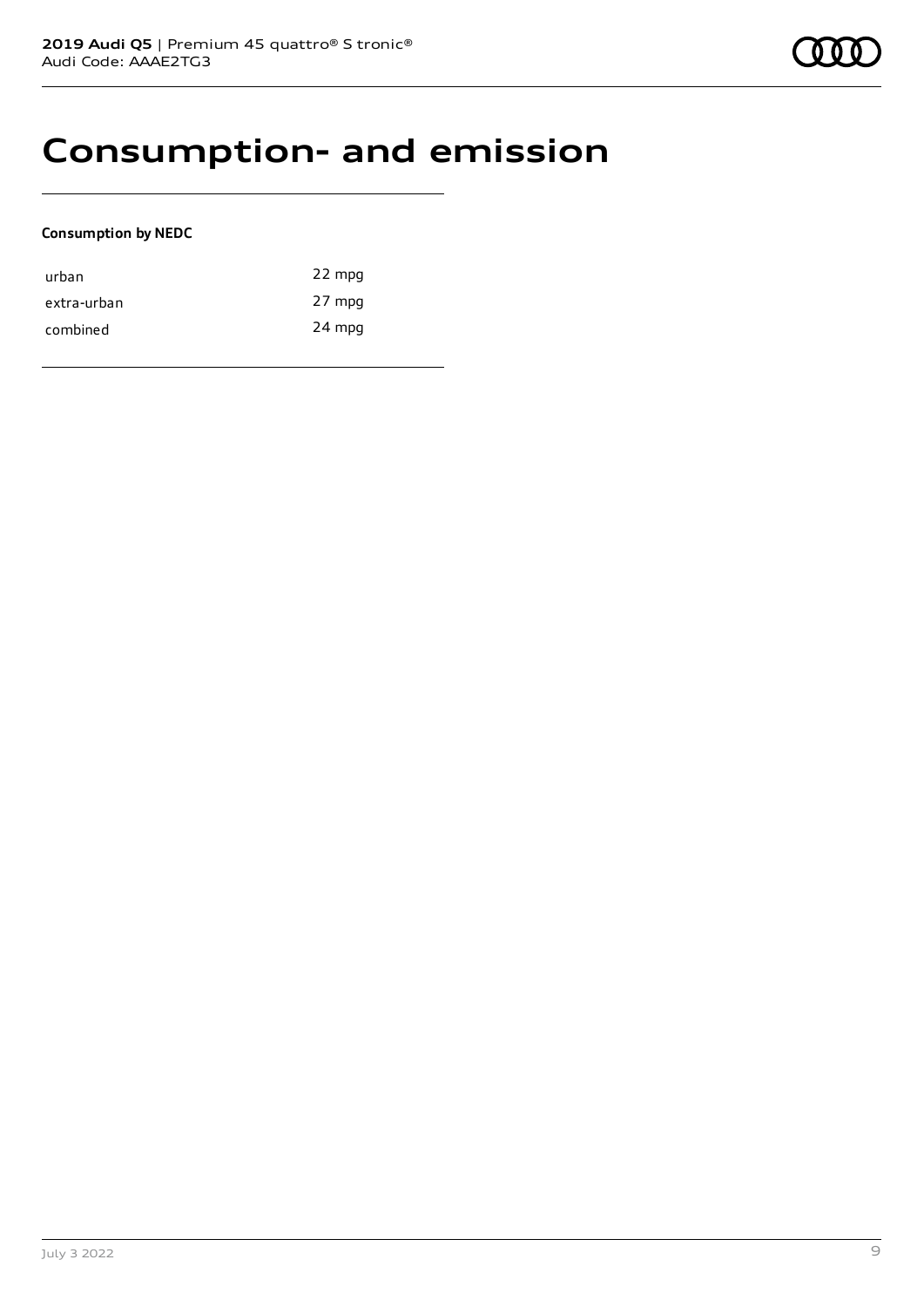

### **Contact**

Dealer **Audi Cherry Hill**

2261 Route 70 W 08002 Cherry Hill NJ

Phone: +18566655370 FAX: 8569108113

www: [https://www.audicherryhill.com](https://www.audicherryhill.com/)